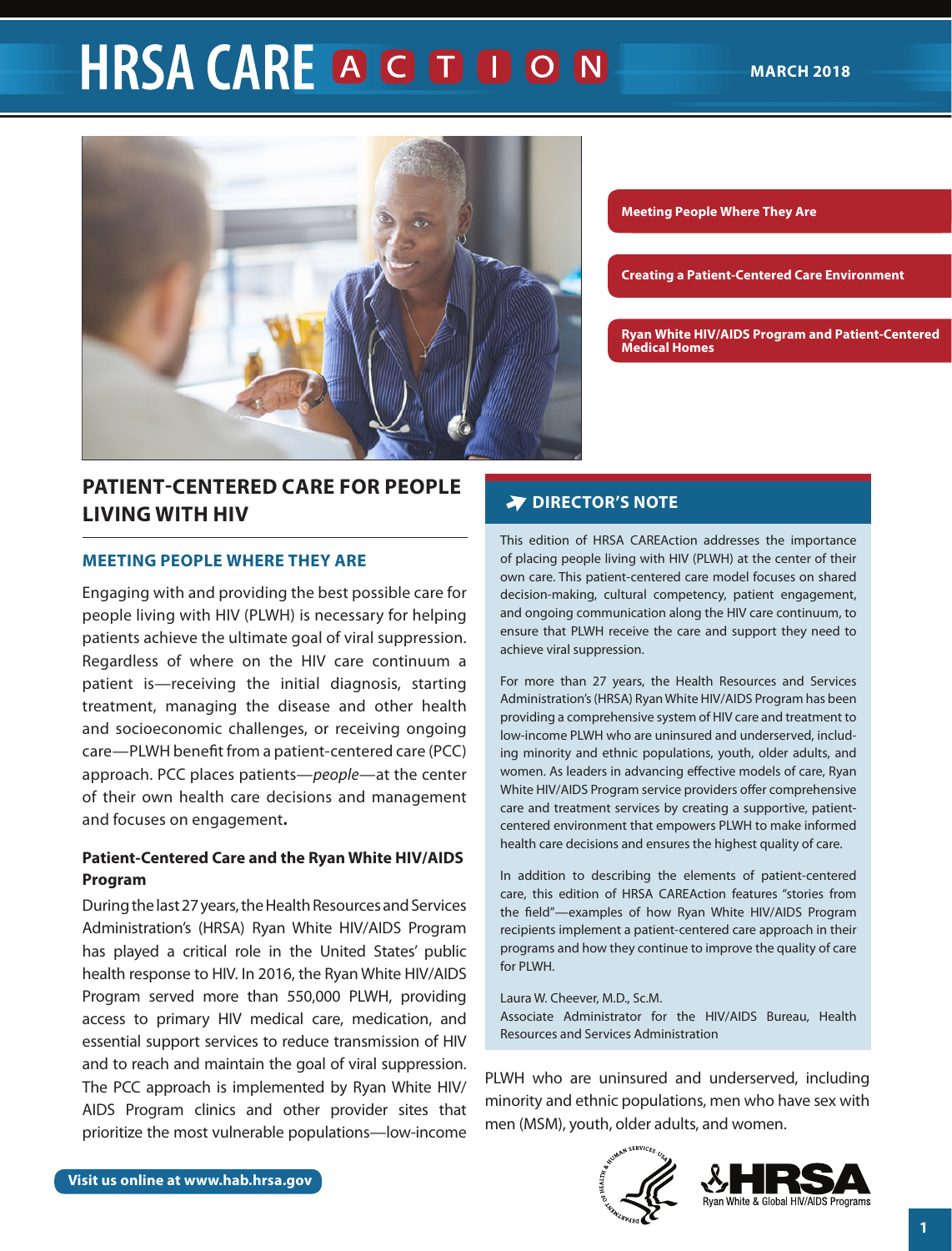Ryan White HIV/AIDS Program recipients have been, and continue to be, leaders in advancing the delivery of effective strategies for HIV care. Through a team- and patient-centered approach, Ryan White HIV/AIDS Program providers work with clients along the HIV continuum to address more than just their medical needs. Providers offer primary and specialty care expertise and support services to help patients effectively suppress the HIV virus, address serious treatment side effects, and treat the co-occurring conditions common among many PLWH. A recent study showed that patients who receive care through the Ryan White HIV/AIDS Program have better health outcomes than patients who do not receive Ryan White HIV/AIDS Program assistance. Among uninsured patients receiving care through the Ryan White HIV/AIDS Program, approximately 94.2 percent were prescribed antiretroviral treatment by their health care providers, and approximately 76.7 percent of clients were virally suppressed. By comparison, 52.1 percent, or about half, of patients who were uninsured and not receiving Ryan White HIV/AIDS Program assistance received antiretroviral treatment, and only 39 percent were virally suppressed. Among patients with private insurance, Medicaid, Medicare, or a combination of Medicaid and Medicare, approximately 4 to 7 percent were less likely to be prescribed antiretroviral treatment than those receiving care from the Ryan White HIV/AIDS Program only.<sup>1</sup>

As part of PCC, the Ryan White HIV/AIDS Program providers also address such issues as unstable housing, low income, lack of access to medications or food, discrimination, and other social determinants of health<sup>2</sup>

or factors that greatly affect the health outcomes of PLWH. Providers coordinate behavioral health, case management, and social service needs, including substance use disorder counseling, housing support for those with inadequate housing or homelessness, mental health services, and other core services, such as the following:

- Ryan White HIV/AIDS Program Part B AIDS Drug Assistance Program and the AIDS pharmaceutical assistance programs that allow PLWH to gain access to treatment and U.S. Food and Drug Administration-approved drugs.
- Medical case management services, which greatly help PLWH to manage, follow through, and adhere to their treatment plans.
- Support services, such as access to food banks/ pantries, transportation to and from medical appointments, and emergency financial assistance.

#### **CREATING A PATIENT-CENTERED CARE ENVIRONMENT**

Engaging patients and communicating effectively with them are key components in delivering comprehensive health care services within a patient-centered environment. In some cases, HIV can be the least pressing issue for PLWH, who may also be living with other health conditions—such as hepatitis C, cardiovascular disease, diabetes, or mental health issues—and may have such concerns as unstable housing and interpersonal violence affecting their care.

## **EXPANSION** HEPATITIS C TREATMENT EXPANSION

The Special Projects of National Significance (SPNS) Hepatitis C Treatment Expansion Initiative supported groups trying to increase access to hepatitis C virus (HCV) treatment for PLWH and ensure that people complete that treatment. About one-quarter of PLWH in the United States also are infected with HCV. HCV affects about 3.5 million people in the United States and is responsible for approximately 19,000 deaths each year. This initiative evaluated the effectiveness of four intervention models to deliver HCV treatment among HIV-positive populations. It also aimed to share best practices and lessons learned with Ryan White HIV/AIDS Program recipients and other HIV medical providers to improve access and quality of Ryan White HIV/AIDS Program services for their clients.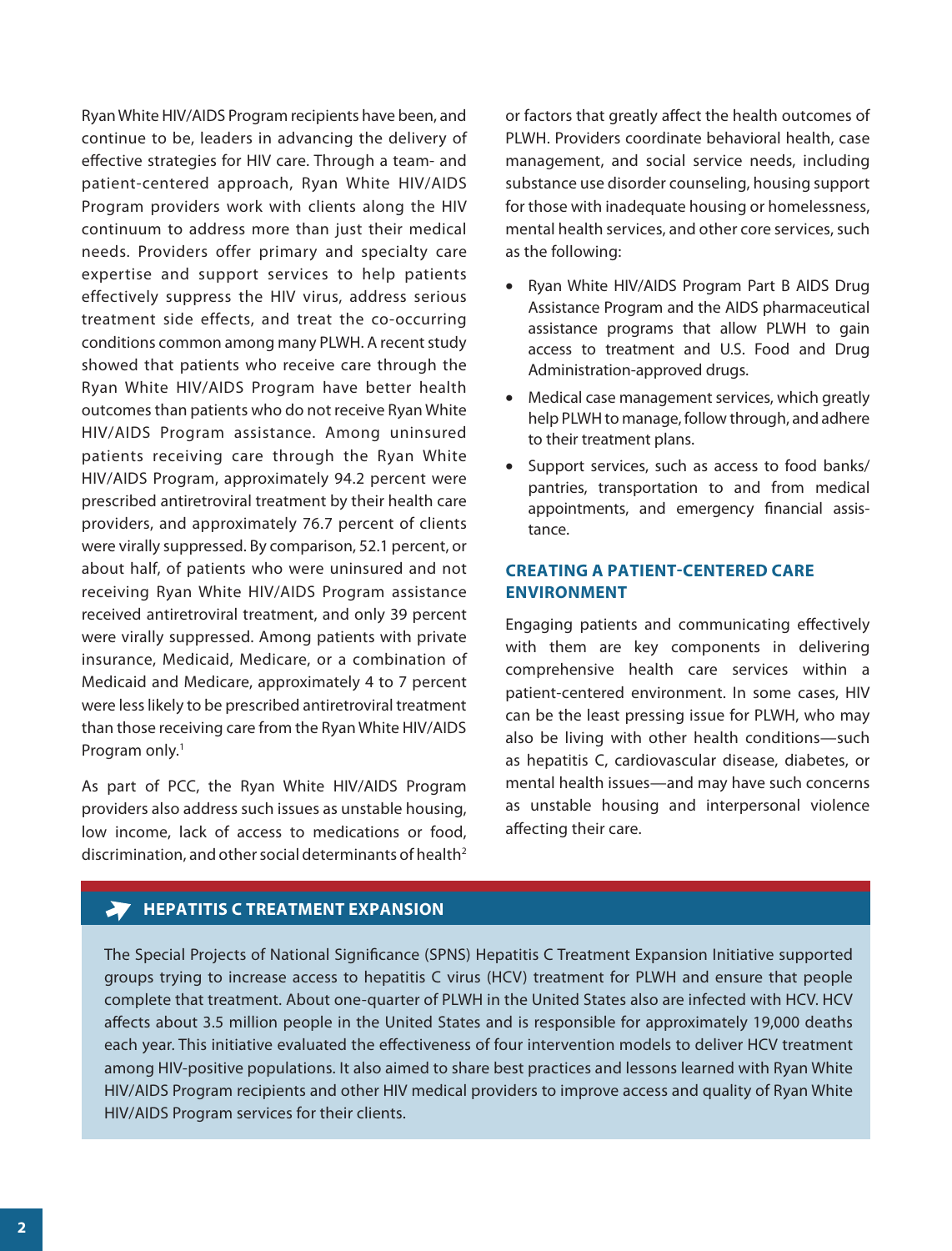To help ensure that Ryan White HIV/AIDS Program clients are connected to and receive the highest quality of care and services through informed health care decisions, engagement and communication must occur at every point of contact between health care providers and clients. As described in the next sections, engagement and communication incorporate several key elements, such as a supportive environment, shared decisionmaking, cultural competency, and trained community health workers.

#### **Creating a Supportive Environment**

Engaging a patient in care begins with creating an open and supportive environment where he or she has access to treatment, feels cared for, does not feel stigmatized by HIV/AIDS, and—most importantly is heard and treated with respect. The PCC approach empowers PLWH to become engaged in their own care, alongside the involvement of their family members, caregivers, and the health care team.

#### **Shared Decision-Making**

A PCC approach using shared decision-making (SDM) as a model allows patients to guide their own care by focusing the conversation on " what matters to them" as opposed to "what is the matter." With SDM, Ryan White HIV/AIDS Program providers foster active engagement along the HIV care continuum by sharing and discussing HIV care options with their patients to help them make informed health care decisions. Using this model, health care providers talk about recommended treatment options and adherence strategies, for example, and are encouraged to ask their patients to share what they know about the options and solicit feedback on what might work best for them. SDM has the potential to increase patients' confidence in their own abilities to make health care decisions, leading to more active involvement in their own health care.<sup>3</sup>

Ongoing engagement and dialogue between health care providers and clients through SDM builds trust and also may improve health outcomes of PLWH. Positive outcomes seen with SDM include retaining patients in care along the HIV continuum, identifying and treating serious health conditions or comorbidities in addition to HIV, improving medical adherence, and lowering health care costs.4

#### **Embracing Cultural Competency**

Cultural competency—successful engagement with patients from different cultures, including communities vulnerable to HIV, such as ethnic/minority populations, individuals with low literacy rates, those with low

### **SHARED DECISION-MAKING<sup>5</sup>**

- Improves patients' knowledge about their care options, including risks and benefits.
- Helps patients make health care decisions.
- Increases the patients' active role in decisionmaking.
- Helps ensure that patients' informed choices are consistent with their values.
- Enhances communication between patients and health care providers.

income, substance users, youth, MSM, and transgender populations—is a priority for the Ryan White HIV/ AIDS Program. Health care providers identify the diverse needs of the individual patients, referring them to health and social services specialists who work collaboratively with patients to address their HIVrelated needs. To help meet the diverse cultural needs of their patients, many Ryan White HIV/AIDS Program providers hire staff from the same cultural, linguistic, and ethnic backgrounds as their clients, and they educate all staff members on the cultural norms of the patient populations being served. Ongoing cultural awareness training for all staff is critical to maintaining and fostering a culturally competent environment.

Cultural competence is supported across all parts of the Ryan White HIV/AIDS Program.<sup>6</sup> Examples of programs that embrace cultural competence include the following:

• The national and regional AIDS Education and Training Centers (AETCs) of the Ryan White HIV/AIDS Program Part F offer diversity and cultural competency training and resources to grant recipients and providers. The National Multicultural Center AETC produced the seminal BE SAFE training manuals for care of African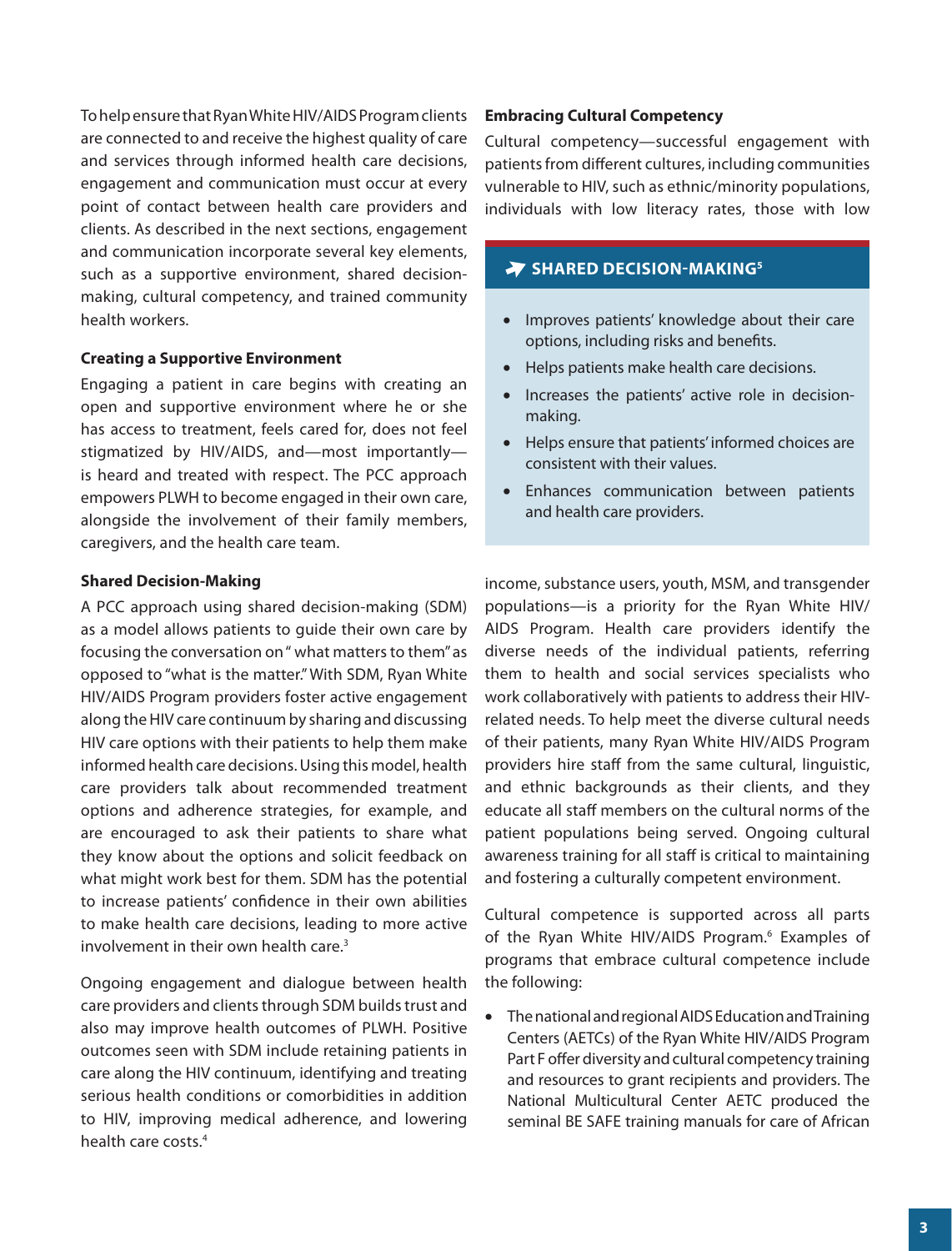Americans; Asians and Pacific Islanders; Latinos; and American Indians, Alaska Natives, and Native Hawaiians.

- The Center for Engaging Black MSM Across the Care Continuum (CEBACC) is an online resource for black MSM and their health care providers to improve the care received by this population. CEBACC offers [His](https://www.hishealth.org/) Health—resources [to enhance engagement, linkages,](https://www.hishealth.org/) [and retention in care—a](https://www.hishealth.org/)nd [Well Versed,](https://www.wellversed.org/) resources and an online conversation forum for health care providers and black MSM about the care issues black MSM face. CEBACC was developed in partnership with the HRSA HIV/AIDS Bureau and the National Alliance of State and Territorial AIDS Directors.
- The ["In It Together"](http://www.careacttarget.org/healthliteracy) National Health Literacy Project for black MSM was initiated to improve the capacity of health departments and community-based organizations to bolster client engagement and retention in care. Enhanced delivery of materials and services from providers ensures easier access to and navigation of services, thus improving health outcomes.
- The Secretary's Minority AIDS Initiative Fund provides funding to build the capacity of community-based groups that offer culturally competent services. Minority AIDS Initiative funding (throughthe RWHAPsupported NMAC's [formerly known as the National Minority AIDS Council] HIV/AIDS Stigma Program) has helped bring together a diverse cross-section of service providers—health clinics, community organizations, and AIDS service groups—to discuss stigma-related barriers toHIV care within communities of color. The program serves as a conduit for peerto-peer technical assistance, providing agencies

working on the frontlines of the HIV epidemic with historically marginalized populations an opportunity to share their lessons learned and best practices in retaining these populations in care.

#### **Using Community Health Workers and Peer Navigators**

Community health worker (CHW) programs and patient or peer navigators can play an important role within a PCC environment. With strong ties to the community, CHWs and patient/peer navigators are uniquely able to engage with PLWH, help them understand the complex health care system, educate them, and ensure that they receive HIV care. CHWs and patient/peer navigators also act as culturally competent patient advocates and serve as liaisons between the patient and the primary care team. CHWs and patient/peer navigators work closely with the client, case manager, primary care provider, and other team members to ensure that the client's voice is heard and responded to. Many Ryan White HIV/AIDS Program providers have been building CHW programs to achieve positive health outcomes for their patients. The Ryan White Roper Wellness Center, part of the Roper St. Francis hospital system in rural South Carolina, for example, has added peer navigators as core members of every patient's care team. One of HRSA's Ryan White HIV/AIDS Program Part F Special Projects of National Significance (SPNS) Program initiatives that focused on the role of patient navigators with HIV-positive homeless populations (featured below) found that integrating a patient navigator into the HIV team may be an effective strategy for engaging this population in care. $<sup>7</sup>$ </sup>

#### **Stories From the Field: The Ryan White Roper Wellness Center, Charleston, South Carolina**

The Ryan White Roper Wellness Center, part of the Roper St. Francis hospital system for seven coastal rural counties, is a medical home serving PLWH. The Wellness Center, which receives funding through Ryan White HIV/AIDS Program Part C, employs 20–25 professionals who provide comprehensive HIV care, including social services support and behavioral health counseling and treatment. Every year the clinic serves approximately 800 clients, two-thirds of whom are black/African American. Most clients served are insured; however, about 10 percent are uninsured.

Taking a patient-centered approach to care is fundamental to the Wellness Center's comprehensive HIV care services and contributes to the high-quality care and support that clients receive. "We are always thinking of the patient first," said Kimberly Butler Willis, director of the Wellness Center. "We are not only focused on the quality of the work we provide, but we also make sure our clients are satisfied with what we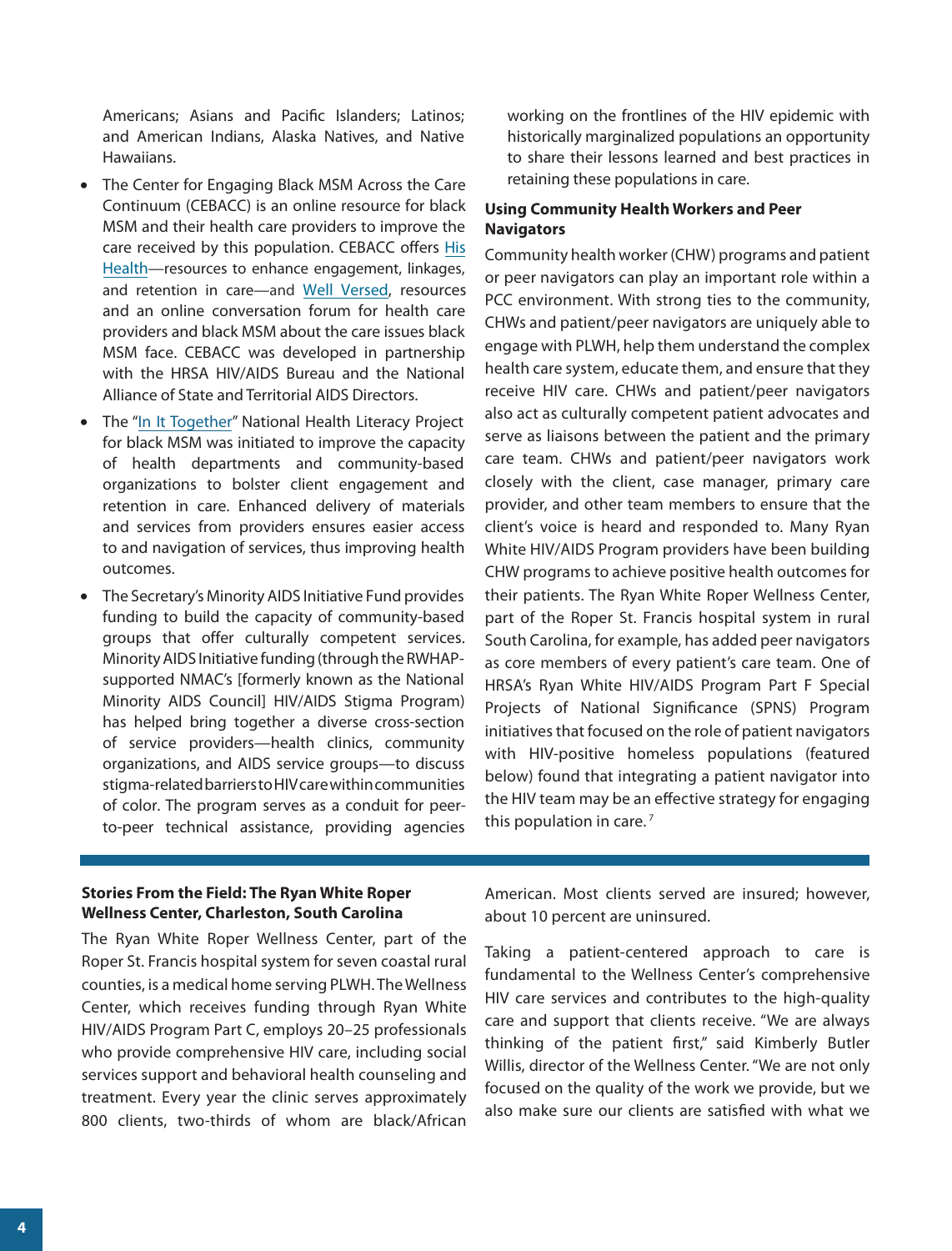do. Sometimes the clients themselves know best what they need."

A passion for caring for PLWH, fostering open communication between client and provider, practicing shared decision-making, and being culturally aware of the client's needs are some of the critical elements that form the foundation of the Wellness Center's successful PCC approach. "Underlying PCC is a sense of mission that clients are to be served and they have particular challenges," said Dr. Katherine Minnick, medical director. "If we honor that in our own interactions and individual appointments, we are honoring that challenge of being HIV-infected in the South and the particular challenges people find in their families."

The clinical environment is designed to be welcoming and engaging and to enable all staff to communicate easily with one another and with clients. Patient care teams have multiple opportunities to interact with each other and their clients to address needs and challenges. Every patient is provided a 30-minute health care appointment, with the initial appointment lasting 60 minutes, more time than traditional medical appointments. All staff—primary care providers, peer navigators, nurses, case managers, and social workers participate in a meeting every Monday morning to review and discuss major concerns and challenges of clients scheduled for the week, as well as those from the previous week. "Mini-teams" also have meetings among themselves throughout the month and with the clients to discuss their progress and any issues or concerns. "Hearing the same information many times emphasizes that communication is flowing through all the meetings and the patient is in the center for all teams at all times so that the message remains clear and it remains the same," said Ms. Willis.

#### **Impact, Success, and Lessons Learned**

Implementing the PCC approach has contributed significantly to the Wellness Center's success in helping PLWH manage the disease. Over the years, viral suppression and retention rates have increased, and gaps in care have decreased. Currently, 94 percent of clients are retained in care, and 89 percent have an undetectable viral load. In addition, monthly case manager audits ensure that patient file notes are concise, clear, and organized. Feedback from clients also is critical. Patient satisfaction surveys are conducted regularly to provide insight into a patient's experience at the Wellness Center and how it can be improved or changed to best meet clients' needs.

The Wellness Center also is trying to become more integrated into its hospital system by using the hospital services for routine testing. The Wellness Center wants to promote, across the hospital system, the valuable work and services it provides to the clients.

To strengthen patient-centered HIV care programs, the Wellness Center advises other clinics to consider the following:

- Include peer navigators to maintain effective communication between the health care team and clients. Because peer navigators are HIV positive and have to manage their disease and the many challenges associated with it every day, they bring a different passion and energy to the clinic. Peer navigators can make it easier for some patients to talk because patients know they are sharing their challenges with someone who is living the experience and truly understands what they are going through.
- Promote and foster open communication and a spirit of collaboration at all levels. Ms. Willis notes, "Hierarchies can really challenge a team. When all voices are equal, it brings natural connections from your team without being forced. "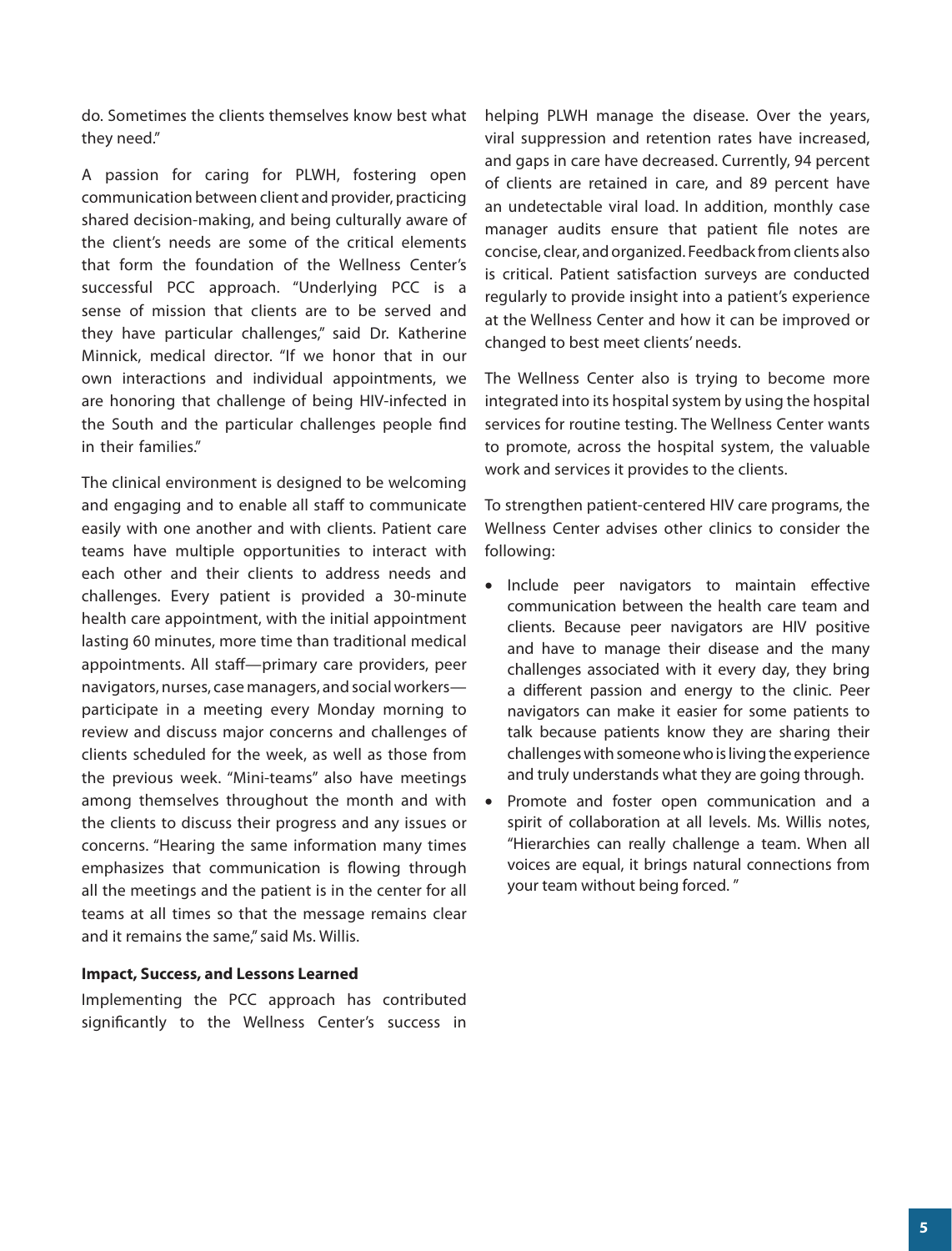#### **Stories From the Field: The AIDS Resource Center of Wisconsin**

The AIDS Resource Center of Wisconsin (ARCW) Medical Center funded through Ryan White HIV/AIDS Program Parts C and D grants is home to Wisconsin's largest and fastest-growing HIV health care system. In 2016, ARCW served 3,650 clients; 3,300 of these were supported through the Ryan White HIV/AIDS Program. About 75 percent of clients were male, slightly less than 25 percent were female, and about 2 percent identified as transgender. Half of the clients served were white, 43 percent were black/African American, and the remainder represented Hispanic/Latino clients and clients of other ethnicities. The majority of clients were aged 25–64. Sixty-six percent of the client population lived at or below the federal poverty level.

As an HIV medical home, ARCW puts its clients at the center of its efforts to deliver integrated and comprehensive medical, dental, and mental health care and pharmaceutical and social services. A patient's care team consists of medical providers, case managers and, as needed, specialists—such as psychologists, financial services specialists, attorneys, and dentists to provide services to meet the unique needs of clients. "It is not simply that a patient comes to one spot to get all his or her services, but that the care team takes on responsibility for the health of the patient that goes beyond what each individual team member would normally provide," said Dr. Debra Endean, ARCW's vice president and chief operating officer. Clients also are viewed as a core part of the care team. Because patient care plans reflect each patient's personal goals and priorities, patients are empowered to participate actively and responsibly in their own care, increasing the likelihood that they will attend their appointments and adhere to medications.

In 2015, ARCW rolled out a new patient orientation approach. The approach was designed to increase the Center's rates of linkage to care. Each new patient

receives a call prior to the first scheduled appointment introducing him or her to ARCW and providing details on what to expect and whom they will meet at the center. All ARCW staff who interact with clients understand that many clients have experienced multiple traumas in their lifetime. ARCW leadership strongly believes that such awareness and sensitivity are critical to patient engagement and are essential components of an integrated, patient-centered approach to HIV care. Staff at every level need to understand that a traumatized patient who feels ignored or disrespected may be affected more significantly and more negatively than a patient who has not experienced trauma. "Our staff needs to recognize that we must meet people where they are and approach every single client attuned to making them feel welcomed and cared for, and to offer what they need in this environment," said Dr. Endean. Cultural competence and affirming care is expected from each member of the ARCW team—clients have diverse backgrounds and many identify as members of the LGBT community.

Communication is another key component of ARCW's PCC approach. Staff gather for a "morning huddle" to discuss the clients on that day's schedule and make everyone aware of issues or concerns that the clients might be facing. Care teams also meet regularly to review patient records, discuss updates provided by the case managers, and share information about their clients. Providers can also access such client data as viral suppression, retention rates, and any comorbidities to allow care teams to address any challenges, concerns, or gaps in care with each patient during or between appointments. Care teams normally meet with clients for 30 minutes; appointments can be extended, however, if additional services are needed. Since this initiative began, no-show rates have decreased, and new clients have established relationships with ARCW staff members even before arriving for their first appointment.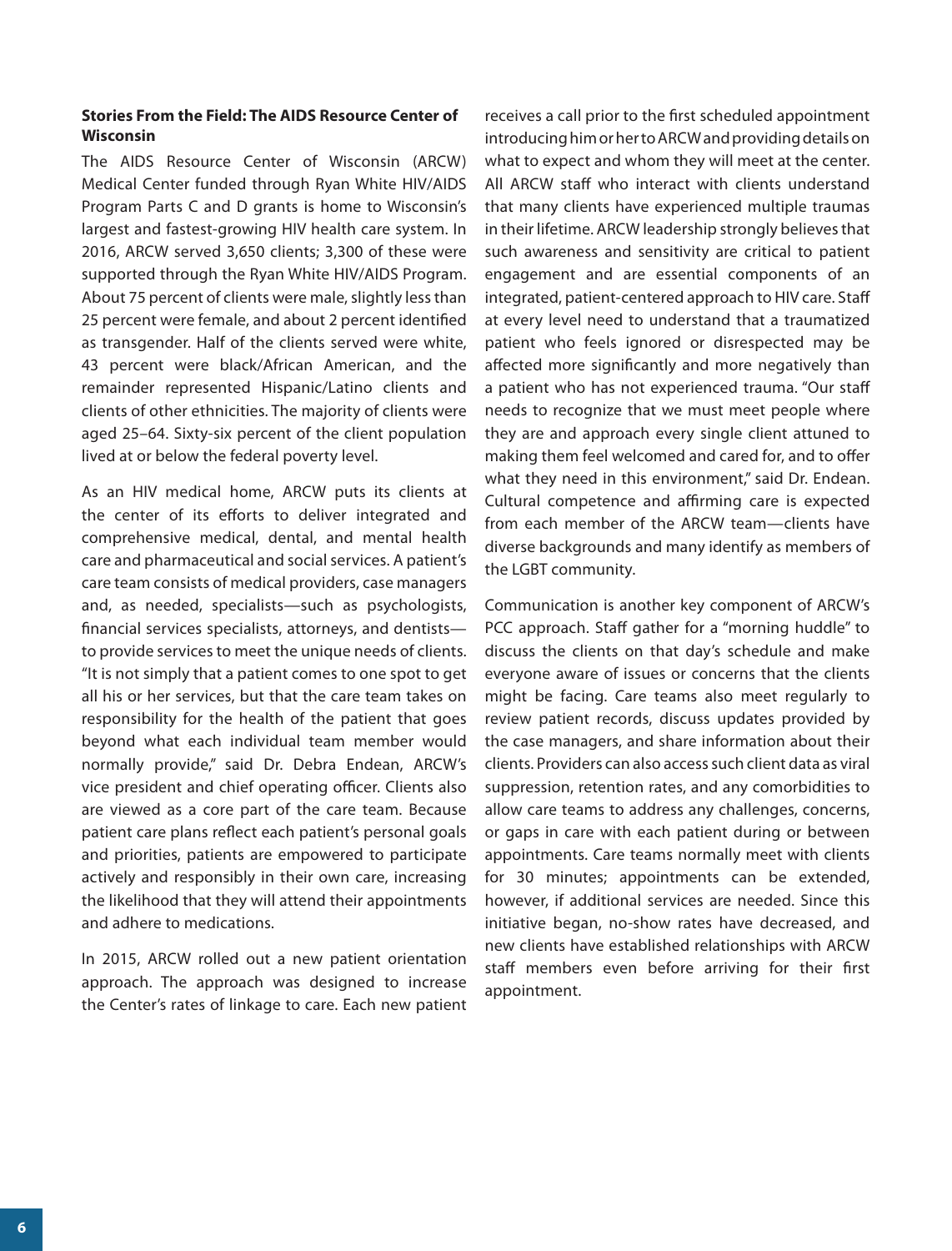### <span id="page-6-1"></span><span id="page-6-0"></span>**RYAN WHITE HIV/AIDS PROGRAM AND PATIENT-CENTERED MEDICAL HOMES**

Patient-centered medical homes (PCMHs), a model of care supported by the Centers for Medicare & Medicaid Services, are meant to improve the delivery of primary care. PCMHs build on the PCC approach and focus on a partnership between patients and their primary care team using shared decision-making. With PCMHs, health care providers deliver comprehensive and integrated team-based care that is patient-centered, accessible with shorter waiting times for critical needs, and coordinated across the health care system, connecting patients to medical, behavioral, and social support services. The PCMH also takes a systemsbased approach to improving health care quality and safety by collecting and responding to data about their patients' experiences.<sup>8</sup> For people living with HIV, having a "medical home" may streamline and facilitate navigation of complex care services they need and greatly improve their health.

HRSA supports health centers working toward better care and lower costs for patients through PCMHs. Through HRSA's Accreditation and Patient-Centered Medical Home Recognition Initiative, health care centers are assessed on their approach to achieving PCC, including how they coordinate care and improve quality of care.<sup>9</sup>

HRSA's Ryan White HIV/AIDS Program has supported the development of expert HIV care and treatment programs that have, in effect, become PCMHs for PLWH. Ryan White HIV/AIDS Program recipients are playing an important role in transforming the delivery of primary care by expanding the number of PCMHs with a specific focus on HIV care delivery and improved patient outcomes.

# **MEDICAL HOMES FOR HOMELESS PEOPLE LIVING WITH HIV/AIDS—A RYAN WHITE HIV/AIDS PROGRAM SPECIAL PROJECT OF NATIONAL SIGNIFICANCE (SPNS) INITIATIVE**

People with unstable housing or who are experiencing homelessness are disproportionately affected by HIV; this population is severely underserved and often burdened with mental health conditions, substance use disorders, and lack of access to continuous treatment. These circumstances make this population vulnerable to delayed care and less likely to engage in care and adhere to effective treatment, such as antiretroviral therapy. This SPNS initiative targeted nine community-based clinical organizations and one multisite coordinating center, funding the implementation and evaluation of service delivery to homeless PLWH. The initiative aimed at integrating patient navigators and housing support into a comprehensive HIV medical home to better engage and retain clients experiencing homelessness. The goal was to address the following barriers to care in order to achieve the goal of HIV viral suppression and other positive medical outcomes:

- Lack of engagement and retention in HIV primary and specialty care
- Lack of affordable housing
- Insufficient appropriate mental health and substance use treatment resources
- Inadequate primary care in the medical home model
- Unresolved legal issues
- Interpersonal violence
- Frequent interactions with the criminal justice system
- Lack of transportation
- Lack of legal identification
- Food insecurity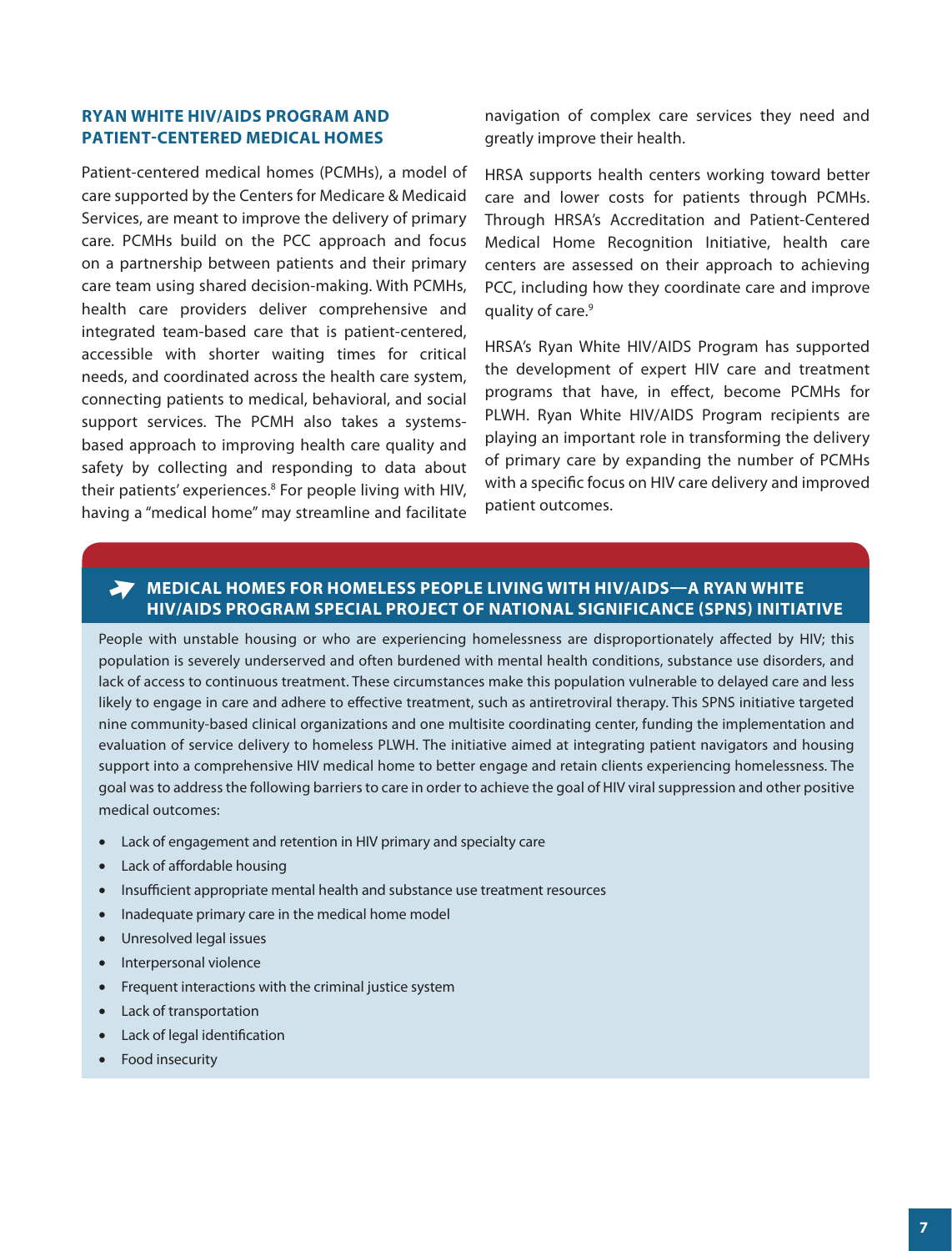# **THE ROLE OF PATIENT NAVIGATORS IN BUILDING A MEDICAL HOME FOR HOMELESS PEOPLE LIVING WITH HIV/AIDS**

The roles and responsibilities of patient navigators within patient-centered medical homes (PCMHs) were explored as part of the Ryan White HIV/AIDS Program Part F SPNS Program initiative's multisite evaluation by the Medical Home Evaluation Research Team (commonly known as MEDHEART). The evaluators identified key tasks that patient navigators might adopt or modify when establishing effective PCMHs for homeless and unstably housed PLWH who have behavioral health conditions. These key tasks or activities include—

- Providing outreach to link disengaged patients to care
- Working collaboratively with the health care team and patients to develop realistic goals and care plans
- Supporting patient self-management
- Providing emotional support to patients and helping reduce the negative effects of stigma
- Coordinating, connecting to, and informing the patient about services across many systems, including housing and behavioral health services
- Keeping the health team informed about client circumstances

The evaluators concluded that integrating patient navigators into the HIV care team may be an effective strategy to engage homeless PLWH in HIV care and treatment—and ultimately to improve their health outcomes, although additional research is needed.10

# **ONLINE RESOURCES**

- 1. [Cultural Competency and HIV/AIDS Care](https://hab.hrsa.gov/livinghistory/issues/competency_1.htm) [hab.hrsa.gov/livinghistory/issues/competency\\_1.htm](http://hab.hrsa.gov/livinghistory/issues/competency_1.htm)
- 2. [Center for Engaging Black MSM Across the Care Continuum](https://careacttarget.org/cebacc)
	- [careacttarget.org/cebacc](http://careacttarget.org/cebacc)
	- ° [His Health](https://www.hishealth.org/) [www.hishealth.org](http://www.hishealth.org/) ° [Well Versed](https://www.wellversed.org/)
	- [www.wellversed.org](https://www.wellversed.org/)
- 3. [In It Together—National Health Literacy Project for Black MSM](https://www.careacttarget.org/healthliteracy) [www.careacttarget.org/healthliteracy](https://www.careacttarget.org/healthliteracy )
- 4. [Comprehensive, Patient-Centered Program Incorporates Strategies That Help HIV Patients Maintain](https://innovations.ahrq.gov/profiles/comprehensive-patient-centered-program-incorporates-strategies-help-hiv-patients-maintain)  [Their Health, Leading to Enhanced Adherence, Better Outcomes, and Fewer Deaths](https://innovations.ahrq.gov/profiles/comprehensive-patient-centered-program-incorporates-strategies-help-hiv-patients-maintain) [innovations.ahrq.gov/profiles/comprehensive-patient-centered-program-incorporates-strategies](https://innovations.ahrq.gov/profiles/comprehensive-patient-centered-program-incorporates-strategies-help-hiv-patients-maintain)[help-hiv-patients-maintain](https://innovations.ahrq.gov/profiles/comprehensive-patient-centered-program-incorporates-strategies-help-hiv-patients-maintain)